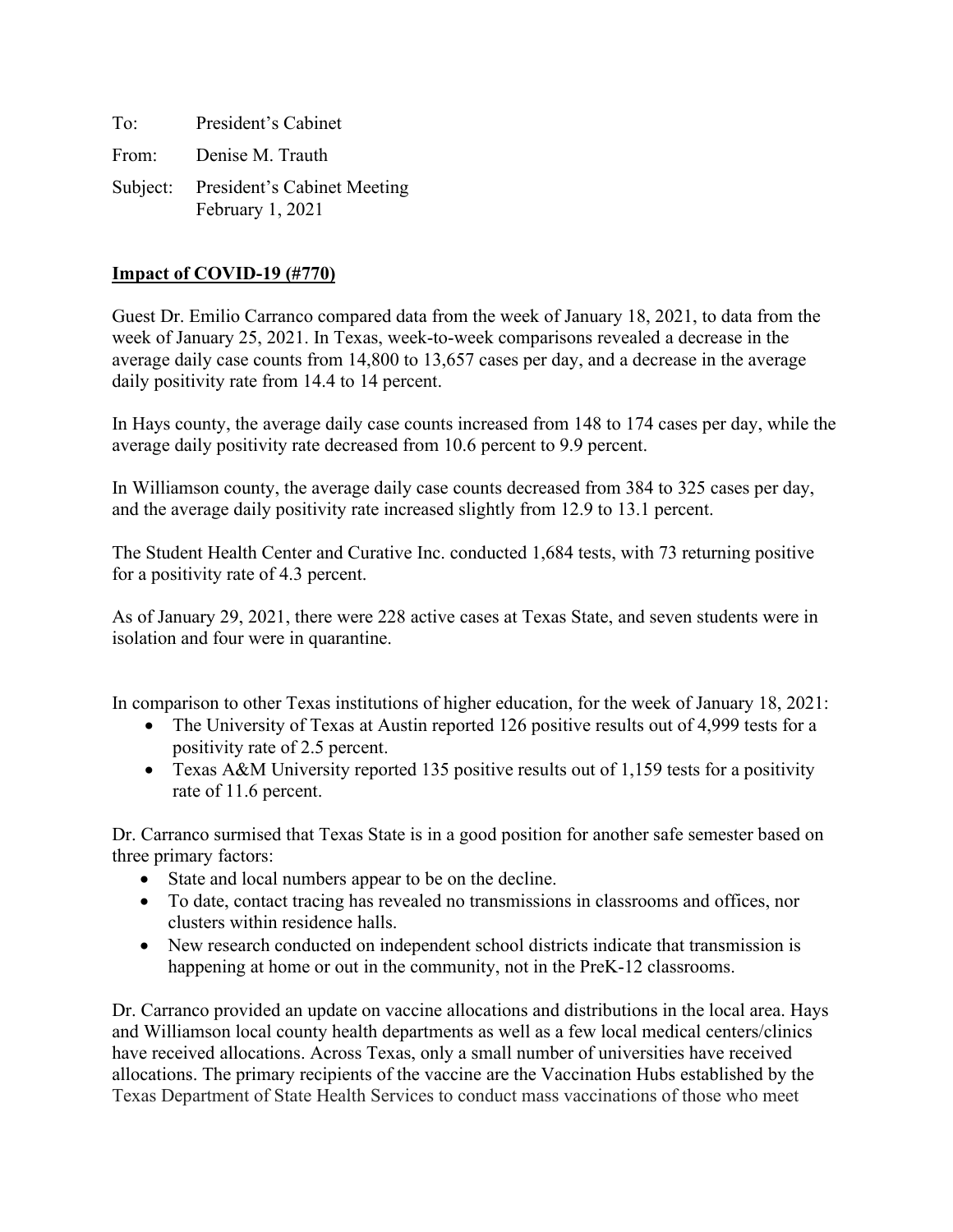priority group eligibility criteria. Due to the uncertainty of when Texas State might receive the vaccine, faculty, staff, and students eligible for vaccinations are encouraged to get vaccinated through a Vaccination Hub or other provider that has the vaccine.

Dr. Carranco provided an overview of the vaccine candidates, in various stages of large-scale clinical trials, that are showing promise. This is reassuring news; as more vaccines enter the market, more people will be vaccinated.

Mr. Algoe announced that February 1, 2021, through April 30, 2021, Spartan Medical will provide free COVID-19 testing on the Round Rock Campus. As the only state-funded testing site in Williamson county, it will be open to the public. The outdoor drive-thru testing site will be located in a parking lot and have two dedicated drive-thru lanes: one for Texas State students, faculty, and staff, and the other for the general public. Testing will be available Monday-Thursday every week and the second Saturday of every month from 10:00 a.m. to 6:00 p.m.

Mr. Algoe provided a vaccination update: 90 percent of University Police Department personnel and 90 percent of Environmental Health, Safety, and Risk Management personnel have received at least the first dose of the vaccine. By the end of the business day on February 1, 2021, a majority of the Student Health Center personnel will have received at least the first dose of the vaccine.

Mr. Algoe shared that the university is looking for partnerships with private companies to bring the vaccine to its Round Rock Campus. President Trauth announced that the St. David's Round Rock Medical Center has made a commitment to help vaccinate the faculty and students in Texas State's College of Health Professions.

The [COVID-19 Vaccination Information](https://www.healthcenter.txstate.edu/covid-19/vaccination.html) webpage is now live and linked to the [Roadmap.](https://www.txstate.edu/coronavirus/road-map.html) It will be updated at least weekly.

President's Cabinet discussed spring break and whether additional mitigation strategies will need to be implemented. Dr. Hernandez will lead conversations about these issues and return to a future Cabinet meeting with recommendations.

Dr. Hernandez presented a Division of Student Affairs Spring Activities Plan. This plan delineated gradual reintroduction/expansion: of in-person activities in the LBJ Student Center and the Student Recreation Center; and of tabling activities in the Quad and Mall areas and Bobcat Trail. Cabinet members approved the plan as long as strict COVID-19 safety protocols are implemented, enforced, and adhered to. Division of Student Affairs personnel will review the plan regularly to determine whether restrictions can be further relaxed or whether they should be maintained or increased.

Dr. Lloyd discussed space for the May 2021 TSUS Board of Regents meeting scheduled to take place on the San Marcos Campus. Currently, both LBJ Student Center ballrooms are being occupied for COVID-19 related activities (vaccination site and computer resource center).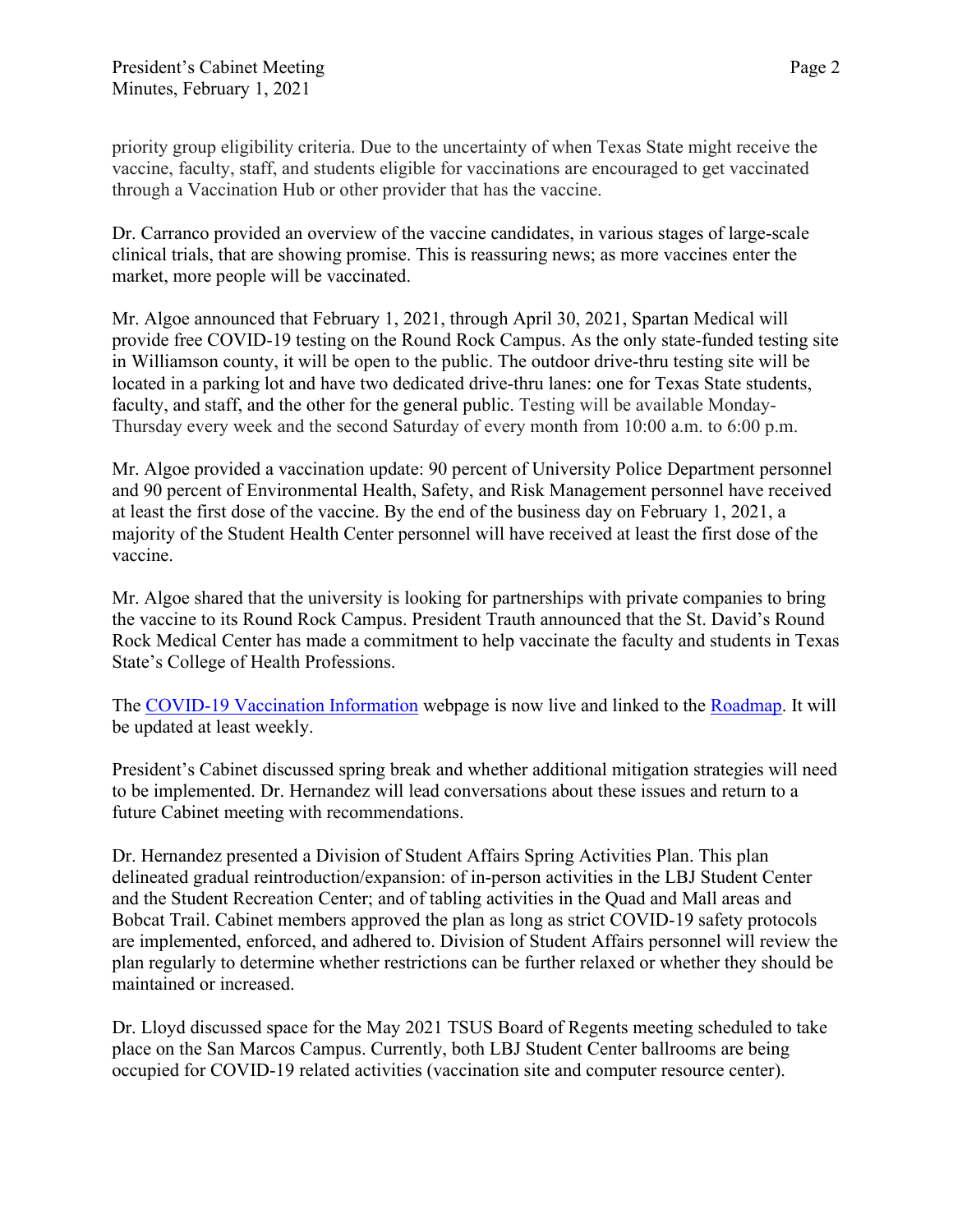## **Sallie Beretta Outstanding Senior Woman Award (#777)**

Dr. Hernandez discussed the SA/PPS 07.20, Sallie Beretta Outstanding Senior Woman Award. Mr. Algoe provided background on how the award is funded, and Cabinet members agreed at least during the current year to refer to the award as the Outstanding Senior Woman Award. Eventually, the policy will be reviewed and updated with the intent of making the award more inclusive.

President Trauth discussed questions that have been circulating about removing the names of Ms. Sallie Ward Beretta and/or Dr. John Garland Flowers from buildings on the San Marcos Campus. President Trauth described a two-step process for examining the names of the two halls.

Step 1: President Trauth will appoint a group of scholars from the Departments of History, Political Science, and Sociology, and the University Libraries, with College of Liberal Arts Dean, Dr. Mary Brennan as the Task Force chair, to conduct scholarly analyses of the historical contexts of the lives and careers of Ms. Beretta and Dr. Flowers. Through this scholarship, they will layout the facts surrounding these complex issues. These analyses will inform step two.

Step 2: President Trauth will seek nominations of faculty, staff, students, and alumni and then appoint a broad-based task force to review the analyses and make recommendations as to whether the names of Ms. Beretta and/or Dr. Flowers should be removed from these buildings.

## **President's Update (#556)**

President Trauth announced that the university is in a position to award a three percent bonus to eligible employees. Given the uncertainty around funding of higher education by the Texas Legislature, this is a one-time award, not a permanent raise, that will be paid out over a 12-month period, beginning with each eligible employee's October 1, 2021, paycheck. A floor has been established -- no employee will receive less than \$50 per month. President Trauth stated that CARES Act funds cannot, nor will, be used to award bonuses.

## **Significant Issues (#01)**

Provost Bourgeois provided an enrollment update. As of January 31, 2021, spring enrollment is down in head count by 0.6 percent and in student credit hours by 2.3 percent.

Provost Bourgeois announced that five undergraduate and five graduate students have been named as Fulbright semi-finalists by the National Screening Committee and recommended to the host country for further review. This is the greatest number of graduate students that have made it to this level.

Mr. Algoe discussed the emergency alert that was sent on January 30, 2021.